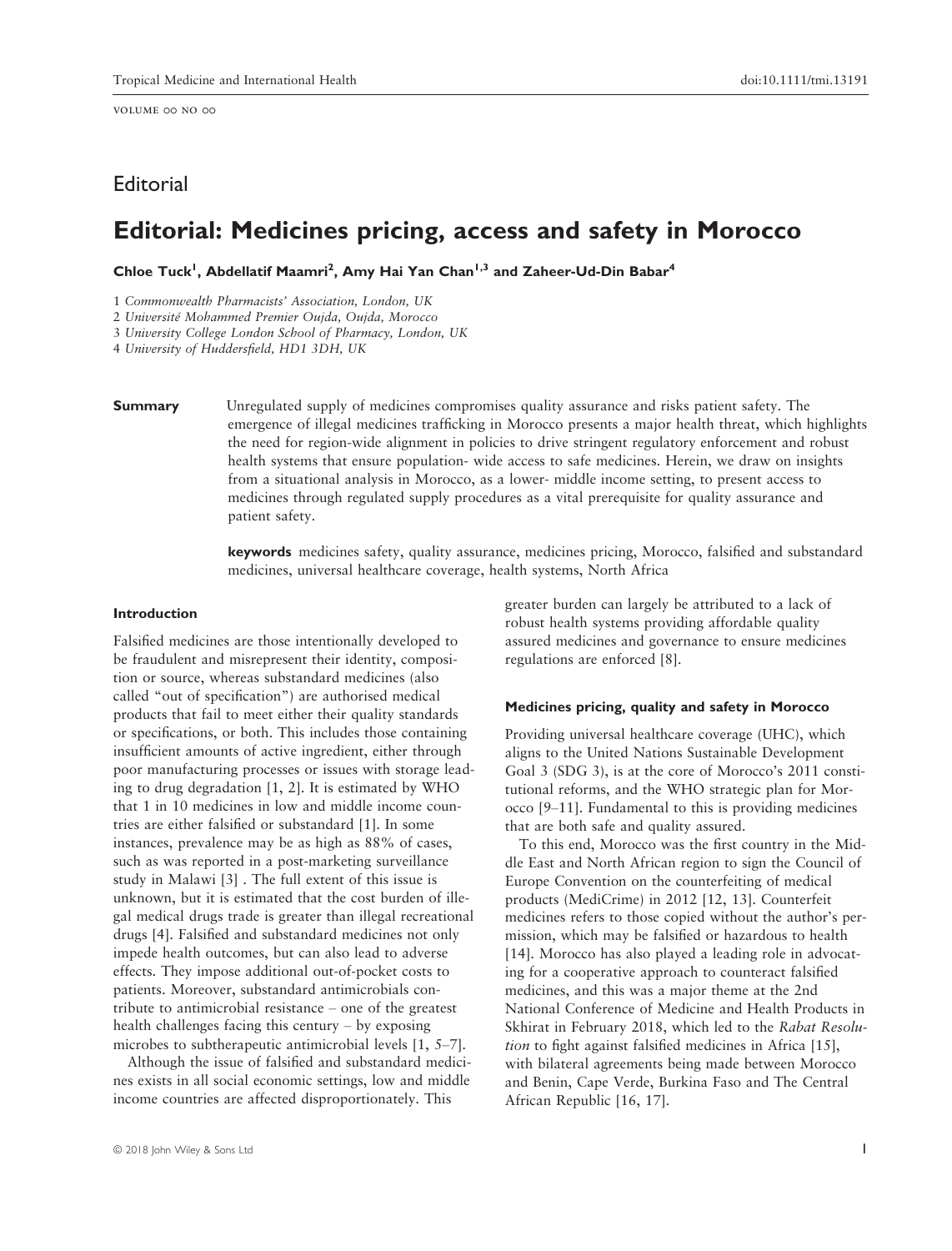#### C. Tuck et al. Editorial

However, concerns over medicines quality are growing in Morocco, particularly due to reports of substandard/ falsified drugs, which have recently received media attention [18, 19]. Morocco's quality control and pharmacovigilance procedures meet WHO guidelines [20, 21] and from 2012 to 2016, strengthening national health information reporting systems was a priority of the health ministry [10]. Morocco's pharmacovigilance is centralised in Rabat, covering all 12 regions in the country [22, 23]. However, there are limitations to its pharmacovigilance abilities due to under-reporting by health professionals and incomplete information [24]. A collaboration between the Global Fund and Moroccan Tuberculosis Control Program has looked to strengthen adverse event reporting, in particular to improve Tuberculous treatment outcomes [25, 26]. However, for regulatory quality control and supply procedures to be effective at ensuring patient safety, medicines need to be accessed only through governed supply routes. In Morocco, concerns over falsified and substandard medicines have been caused by increasing unregulated medicines use through informal networks. Trafficked medicines that lack quality assurance are being offered at lower prices in souks and markets [27, 28].

In the North-Eastern city of Oujda, situated at the Algerian border, medicines are easily available at souks at prices reported to be typically four times cheaper than in regulated pharmacy stores. During field observations at a Souk in Oujda, several stands stocking common over-the-counter and prescription medicines including antibiotics have been found. These are suspected to have come from Algeria and have been trafficked over the country borders.

In such settings, optimal medicines storage conditions are not regarded and cannot be followed. Many medicines are often out-of-date, posing further risk of degradation. As these medicines provide no quality assurance, either through barcode tracking or quality checks, the risk of infiltration of falsified medicines, or reduced quality due to inappropriate storage and transport, is high [27].

This illegal trade puts patients' health and safety at risk, yet local reports suggest it is flourishing in response to patient demand, as otherwise patients simply cannot afford medicines. Although the government health reforms focus on providing healthcare to all citizens, the high proportion of out-of-pocket costs is a major challenge [10].

In Morocco, medicines supplied through the public sector, such as through primary healthcare centres, can be obtained freely [29]. However, reports suggest availability through the public sector is poor. In a survey of 20

public health facilities, 35% (12/34) medicines surveyed were not available in any of the facilities. These included several on the Moroccan essential medicines list [29].

Sources have suggested medicines mismanagement, leading to significant losses, as well as delays in setting up contracts to provide medical services and staffing [30], lasting several years, impede the cost-efficiency of the health services. Such supply chain issues can contribute to low medicines availability in the public sector [31].

Indeed, 58% of healthcare financing was estimated to be out-of-pocket in 2013 [10]. Prices of medicines in Morocco are notably high when compared to other countries. Medicines purchased in the private sector have been found to be a median of 11 and 12 times higher than international reference prices for generic or originator products, respectively, with some as high as 215-fold [29, 32]. The cost of typical medicines for prevalent non-communicable diseases is substantial when considered in respect to living costs. For example, the cost for one month's treatment with the lowest priced generic of atenolol to treat hypertension was estimated to cost almost 5-days' wages in 2008, with originator brands for some treatments costing nearly 8 days' wages [29]. Sources in 2018 suggest that an average consultation and prescription could account to one-third of a typical income.

There are several factors that may contribute to the high costs of medicines in Morocco. Firstly, medicines prices include value added tax (VAT) of 7%, as well as up to 40% custom duties on imported medicines, or on the imported raw materials for medicines made locally [29]. For example,  $16 \times 1$  g doses of the antibiotic amoxicillin (equivalent to roughly a 10 day course at usual dosing) costs 168Dh (15€ in July 2018), with 7% VAT. Secondly, the Moroccan pharmaceutical industry, although the second largest in Africa, with several large scale investments in recent years [10], is dominated by a few companies. Such monopoly counteracts the healthy business competition required to drive down prices. Moreover, for many medicines, there is no generic available in the private sector, despite being common in other markets [29]. High costs, and the requirement to pay upfront in cash, have been indicated to be major barriers that render medicines unaffordable.

Lack of access to affordable medicines, drives patients to seek medicines through unregulated informal routes, which are not subjected to regulatory procedures, and where quality cannot be assured. When seeking medicines, patient behaviour is limited by their ability to pay. Therefore, when costs through their regulated formal health system are a barrier, the public will likely be driven to acquire medicines through informal routes. In such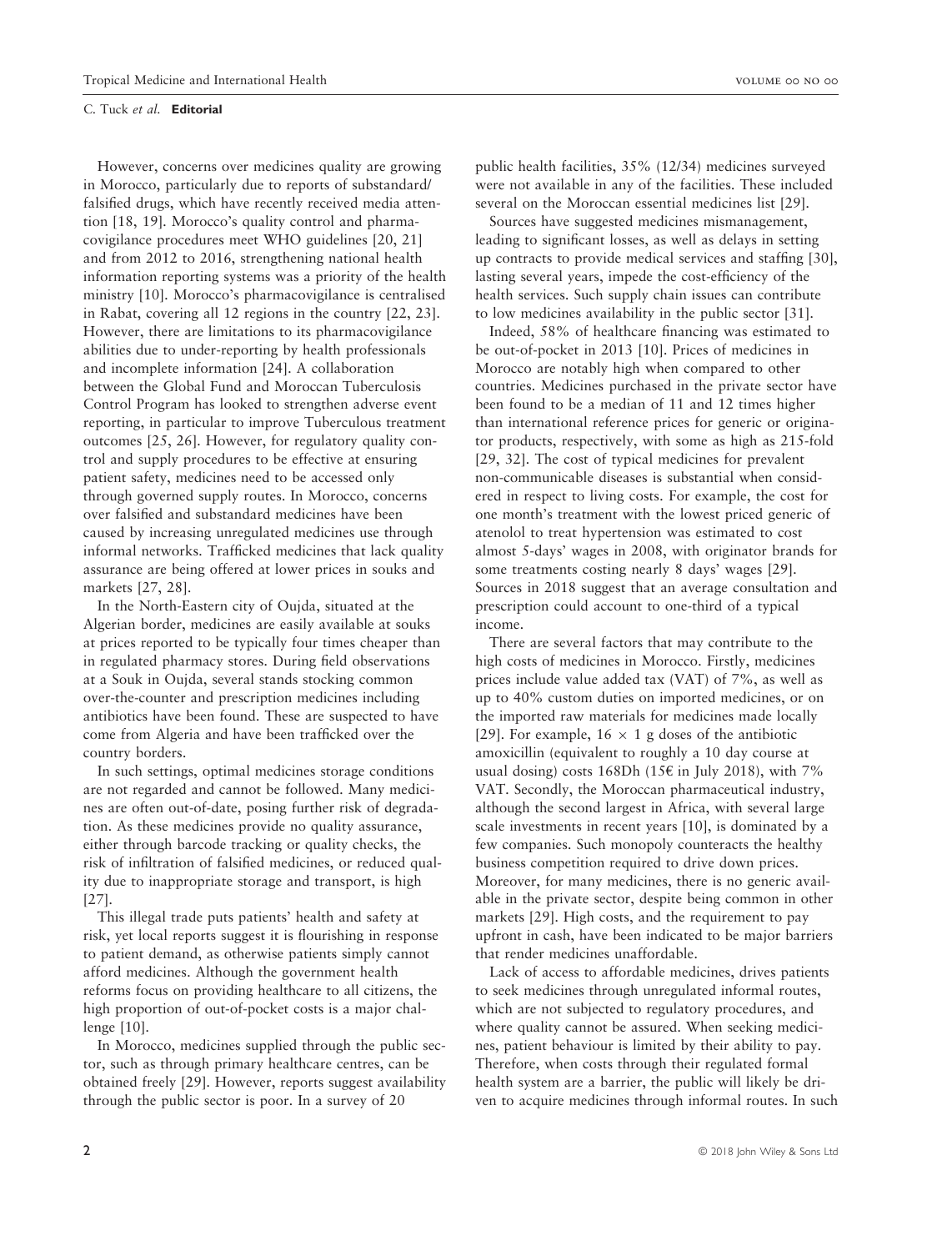### C. Tuck et al. Editorial

cases, they may or may not be aware of the risks they are subjecting themselves to.

Conversely, in Algeria, where health sector spending per capita has increased significantly above other countries in the Eastern Mediterranean Region from 2000 to 2015 [33], medicines are increasingly accessible [34]. This has meant trafficking and re-sale to feed medicine demand in neighbouring Morocco is a lucrative industry. Trafficking continues to occur despite multiple attempts to control this by police enforcement at markets and at borders. Thus, whilst high demand for low price medicines continues, efforts by authorities alone will likely have limited impact on overcoming the issue. Traffickers will seek and obtain routes to circumnavigate authorities' control attempts and feed patient demand. Similarly, patient education on the risks of medicines purchases through informal supply routes is also unlikely to be sufficient to tackle the issue when demand remains high.

To this end, a re-evaluation of medicines pricing and healthcare financing models is imperative and required in tandem with stringent regulatory processes, to assure medicines safety in Morocco. Financing and pricing strategies that ensure population-wide access are also crucial to assure adherence to regulations, and thus medicines quality. Morocco's health sector strategy outlines the need to foster strong governance and collaborations with the pharmaceutical sector, factors which are key for defining an affordable pricing model to facilitate universal access. Recently, the need to decrease medicine prices has been brought to light, with government schemes to reduce out-of-pocket costs of some vital medicines [35].

Increasing medicines affordability can be achieved by multiple approaches. Lowering or exemption from VAT is one approach suggested by WHO [36], as taxation is a key access barrier and is higher in low and middle income countries. Given prices in Morocco have been found to be substantially higher than international reference prices, benchmarking prices against other countries is an approach that could be beneficial. Incorporating health technology assessment models, and regulation of supply chain mark-up (currently retail and wholesale mark-up are set at 30% and 10%, respectively) [29], should also be considered. However, there is no universal pricing model solution and an effective pricing model should most likely incorporate several strategies, considering the local context and ensure process transparency [36].

# Conclusion

There is increasing global recognition of the threat that falsified and substandard medicines pose to patient safety and health outcomes. This paper, discusses insights from field

observations in Morocco which demonstrate that medicines governance and financing policy are required in tandem to ensure patients access medicines exclusively through regulated supply routes, where quality is assured. In Morocco as well as in other settings, tackling falsified and substandard medicines first requires patients being able to access and afford medicines through formal routes, where supply can be governed, and medicines quality monitored. Acknowledging this is vital to ensure patient safety and for achievement of optimal health outcomes.

# References

- 1. Nayyar GML, Breman JG, Herrington JE. The global pandemic of falsified medicines: laboratory and field innovations and policy perspectives. Am J Trop Med Hyg 2015: 92 (Suppl 6): 2–7.
- 2. WHO Definitions of Substandard and Falsified (SF) Medical Products [Internet]. WHO. (Available from: [http://www.who.](http://www.who.int/medicines/regulation/ssffc/definitions/en/) [int/medicines/regulation/ssffc/definitions/en/](http://www.who.int/medicines/regulation/ssffc/definitions/en/)) [23 Jul 2018]
- 3. Chikowe I, Osei-Safo D, Harrison JJ, Konadu DY, Addae-Mensah I. Post-marketing surveillance of anti-malarial medicines used in Malawi. Malar J 2015: 14: 127.
- 4. Ensuring the Safety and Integrity of the World's Drug, Vaccine, and Medicines Supply [Internet]. Council on Foreign Relations. (Available from: [https://www.cfr.org/report/ensur](https://www.cfr.org/report/ensuring-safety-and-integrity-worlds-drug-vaccine-and-medicines-supply) [ing-safety-and-integrity-worlds-drug-vaccine-and-medicines](https://www.cfr.org/report/ensuring-safety-and-integrity-worlds-drug-vaccine-and-medicines-supply)[supply](https://www.cfr.org/report/ensuring-safety-and-integrity-worlds-drug-vaccine-and-medicines-supply)) [24 Jun 2018]
- 5. Substandard and falsified medical products [Internet]. World Health Organization. (Available from: [http://www.who.int/](http://www.who.int/news-room/fact-sheets/detail/substandard-and-falsified-medical-products) [news-room/fact-sheets/detail/substandard-and-falsified-med](http://www.who.int/news-room/fact-sheets/detail/substandard-and-falsified-medical-products) [ical-products](http://www.who.int/news-room/fact-sheets/detail/substandard-and-falsified-medical-products)) [19 May 2018]
- 6. Kyriacos S, Mroueh M, Chahine RP, Khouzam O. Quality of amoxicillin formulations in some Arab countries. J Clin Pharm Ther 2008: 33: 375–379.
- 7. Johnston A, Holt DW. Substandard drugs: a potential crisis for public health. Br J Clin Pharmacol 2014: 78: 218–243.
- 8. World Health Organization. Effective Medicines Regulation: Ensuring Safety, Efficacy and Quality. Geneva: World Health Organization; 2003. Available: [http://apps.who.int/iris/bit](http://apps.who.int/iris/bitstream/handle/10665/68391/WHO_EDM_2003.2.pdf;jsessionid=14DDE7298832F997868D142EC2A23817?sequence=1) [stream/handle/10665/68391/WHO\\_EDM\\_2003.2.pdf;jsessio](http://apps.who.int/iris/bitstream/handle/10665/68391/WHO_EDM_2003.2.pdf;jsessionid=14DDE7298832F997868D142EC2A23817?sequence=1) [nid=14DDE7298832F997868D142EC2A23817?sequence=1](http://apps.who.int/iris/bitstream/handle/10665/68391/WHO_EDM_2003.2.pdf;jsessionid=14DDE7298832F997868D142EC2A23817?sequence=1)
- 9. Organisation mondiale de la Santé. Stratégie de coopération OMS-MAROC 2017-2021. Bureau regional de la Mediterranée orientale; 2016.
- 10. World Health Organization. Regional Office for the Eastern Mediterranean. Morocco health profile 2015. Regional Office for the Eastern Mediterranean; 2016.
- 11. Sustainable development goals United Nations [Internet]. United Nations Sustainable Development. (Available from: [http://www.un.org/sustainabledevelopment/sustainable-deve](http://www.un.org/sustainabledevelopment/sustainable-development-goals/) [lopment-goals/](http://www.un.org/sustainabledevelopment/sustainable-development-goals/)) [22 Mar 2018].
- 12. Council of Europe. Morocco profile [Internet]. Office of the Directorate General of Programmes. (Available from: [https://](https://www.coe.int/en/web/programmes/morocco) [www.coe.int/en/web/programmes/morocco\)](https://www.coe.int/en/web/programmes/morocco) [5 Aug 2018]